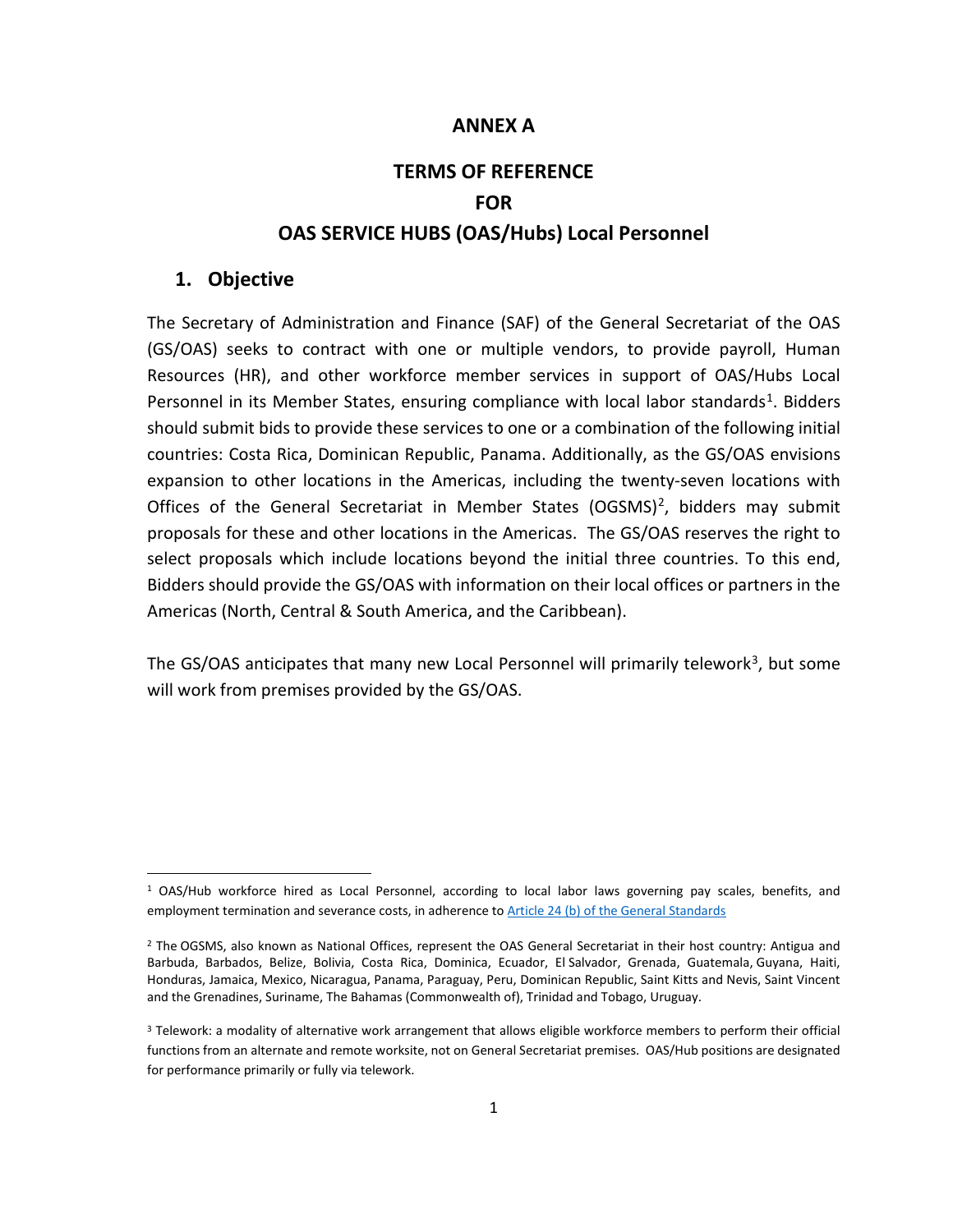### **2. Purpose of Required Service for OAS Service Hubs**

The HR Firm/Service Provider must provide proof of legal incorporation in one or a combination of the following initial countries: Costa Rica, Dominican Republic, and/or Panama, as well as an option that includes expansion to other OAS Member States. The GS/OAS will give preference to those companies with a direct legal presence in those countries as well as in the rest of the region, versus those working through partners/subcontractors.

The HR Firm/Service Provider must have the ability to serve as an Employer of Record (EOR)<sup>[4](#page-1-0)</sup> and engage in third party hiring. GS/OAS intends to remain the employer of record in most cases but would like to have the option where the firm takes on that responsibility.

The HR Firm/Service Provider should also include a payroll platform. This platform should preferably be a web-based application where the HR Firm/Service Provider, GS/OAS, and project managers will plan, coordinate, and track all the payroll-related activities and data. It should include a module/mobile app to track payroll, leave, etc. of hired talent i.e., OAS/Hubs Local Personnel.

All proposals should include, at a minimum, the following information:

- i. Estimated charges on a per employee basis. This is preferred to a percentage-ofsalary basis.
- ii. Annual fees for auditing/reporting, and any other charges.
- iii. An estimated cost for providing HR back-office support for in-country hiring based on the job descriptions provided.
- iv. The minimum number of hires per contract.

The term of the Contract shall be for one (1) year, with an option to renew thereafter for successive twelve-month periods, up to four (4) years.

<span id="page-1-0"></span><sup>4</sup> An Employer of Record (EOR) is an organization that serves as the employer for tax purposes while the employee performs work for a different company. The EOR takes on the responsibility of traditional employment tasks and liabilities.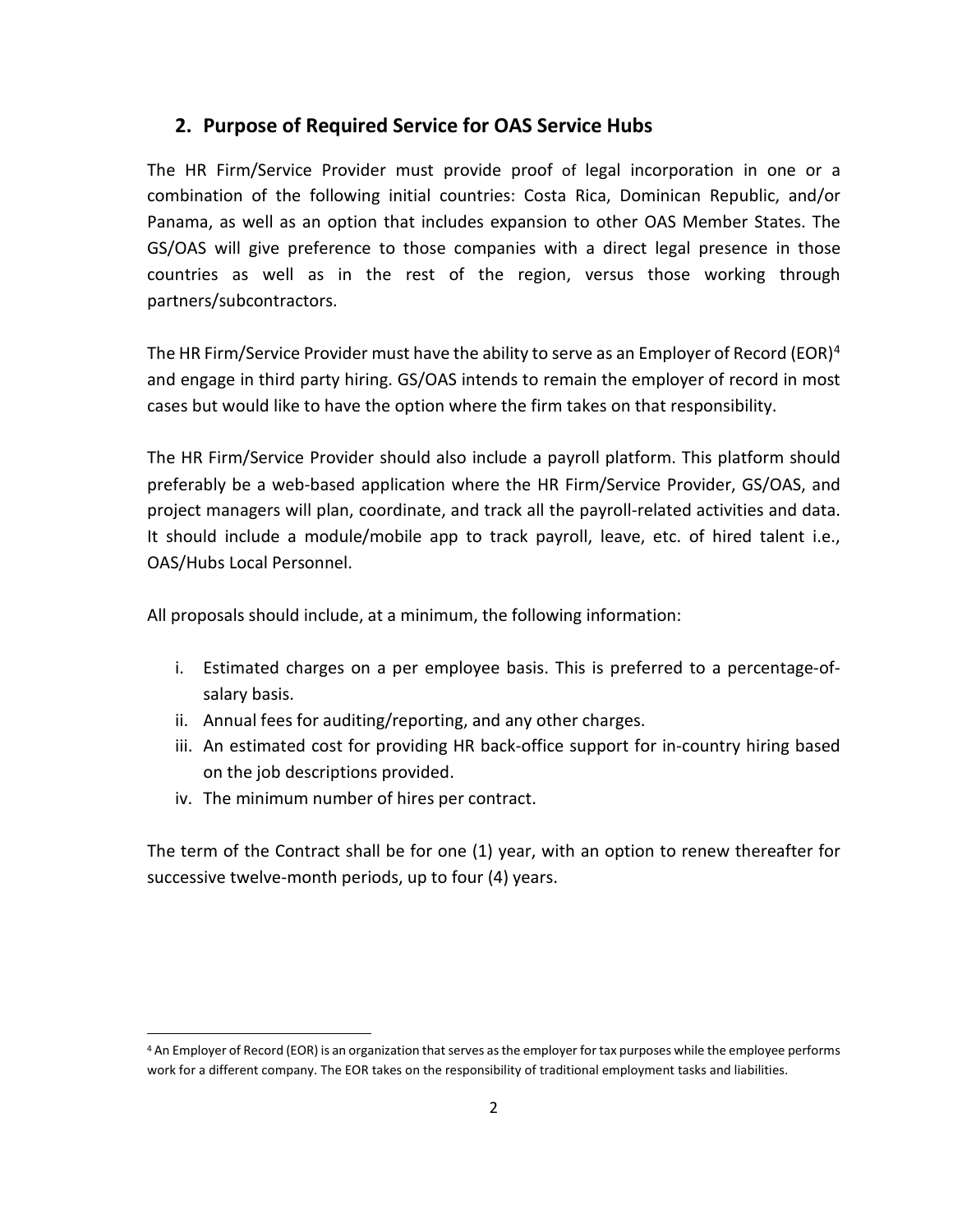## **3. Scope of the Service**

#### **3.1. SERVICE A: HYBRID MODEL**

The GS/OAS is the Employer of Record, hired talent is OAS/Hub Local Personnel, the Human Resources HR Firm/Service Provider, offers payroll services, in addition to the services listed below:

#### **3.1.1 Services to be provided by the HR Firm/Service Provider**

a) Employment Relationship: Rights and benefits associated with employment in the areas of labor law and social security.

b) Employer of Record services: functions of human resources and legal teams, including payroll, benefits, taxes, and compliance.

#### c) Reporting and Payroll System:

- i. The HR Firm/Service Provider delivers reports on payroll and benefits processed (bonuses, vacations, etc.)
- ii. The HR Firm/Service Provider's software should allow the GS/OAS to establish a single organizational account, but also has the option to create sub-accounts.
- iii. Whether the payroll report/invoice (sent to OAS in advance of the transfer of funds) offers a global sum as well as a detailed breakdown of the amounts owed by sub-organization.
- iv. Whether individual sub-organizations would need to establish separate payrolls with the HR Firm/Service Provider and maintain a separate account.

d) Automated Personnel Management System: HR Firm/ Service Provider offers software applications to manage personnel, i.e., vacations, attendance, sick leave.

## *Please Note: The above-mentioned services are required. The following services should be priced separately since OAS may choose not to use them.*

e) Salary Information: the HR Firm/Service Provider offers salary information based on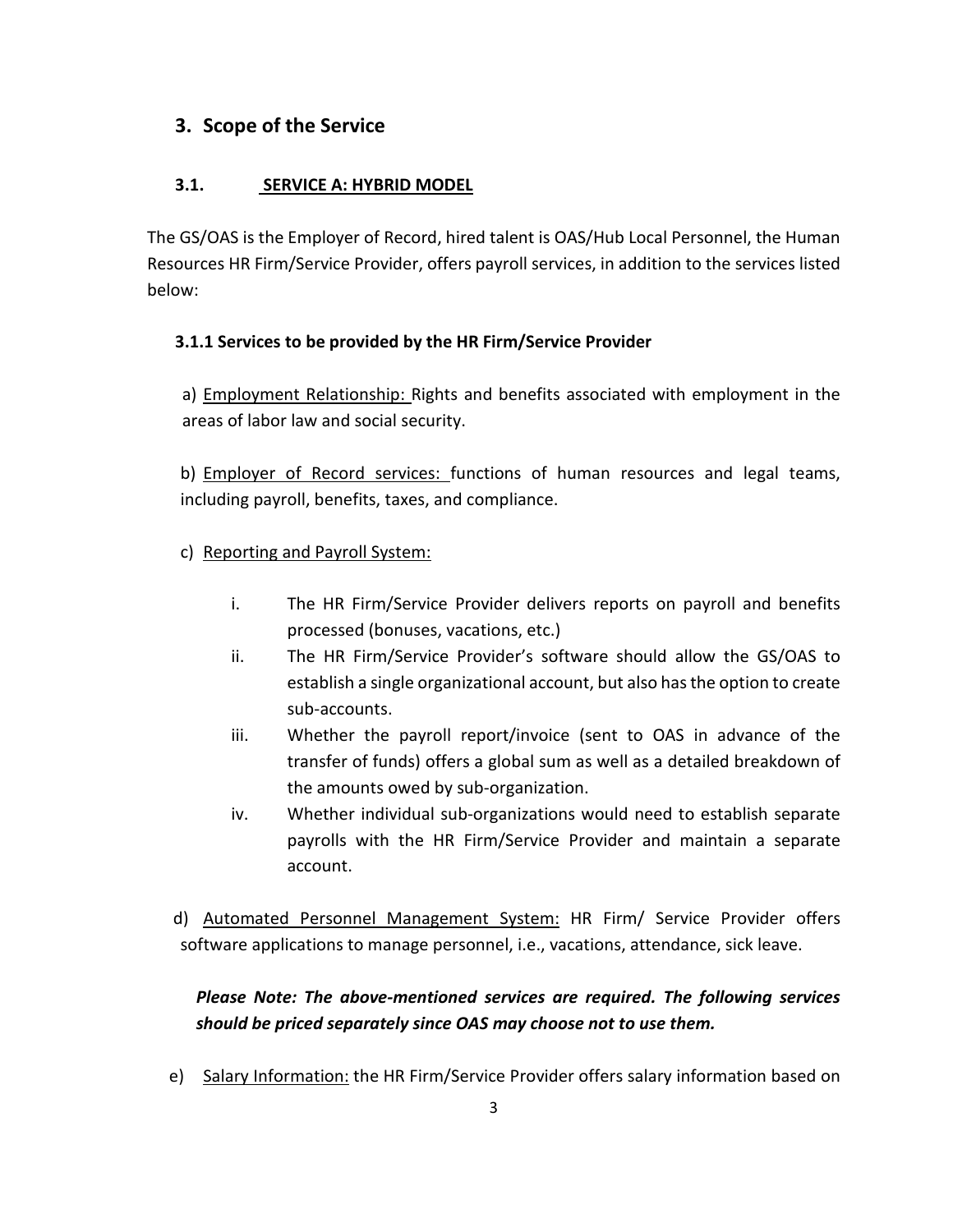market analysis, for instance giving the OAS a range of salaries applicable to an employment category or the job description provided.

- f) Recruitment, selection, and onboarding services: The HR Firm/Service Provider supports these activities through the publication of job openings, and provision of guides or e-tools for the local hires.
- g) Other additional services<sup>5</sup>: covering expenses related to travel planning, per diem, air tickets, hotels, and visa fees; background checks; language and translation services; etc.

### **3.1.2 Services to be provided by OAS**

In-Country representation: Legal in-country representation and an existing OAS National Office (physical premises).

### **3.2. SERVICE B: HR FIRM OUTSOURCING SERVICE MODEL**

The HR Firm/Service Provider offers all other services including acting as the Employer of Record (EOR)

The HR Firm/Service Provider acts as EOR and provides all the services listed below:

- a) In-Country representation: Legal in-country representation (in at least one of the initial countries: Costa Rica, Dominican Republic and/or Panama). Having its own legal entity versus a partner is preferred.
- b) Employment Relationship: Rights and benefits associated with employment in the areas of labor law and social security consistent with the governing laws and regulations of the OAS/Hub host country.
- c) Employer of Record services: functions of human resources and legal teams, including payroll, benefits, taxes, and compliance.
- d) Reporting and Payroll System: The HR Firm/Service Provider delivers reports on

<span id="page-3-0"></span><sup>&</sup>lt;sup>5</sup> In compliance with the OAS Travel Policy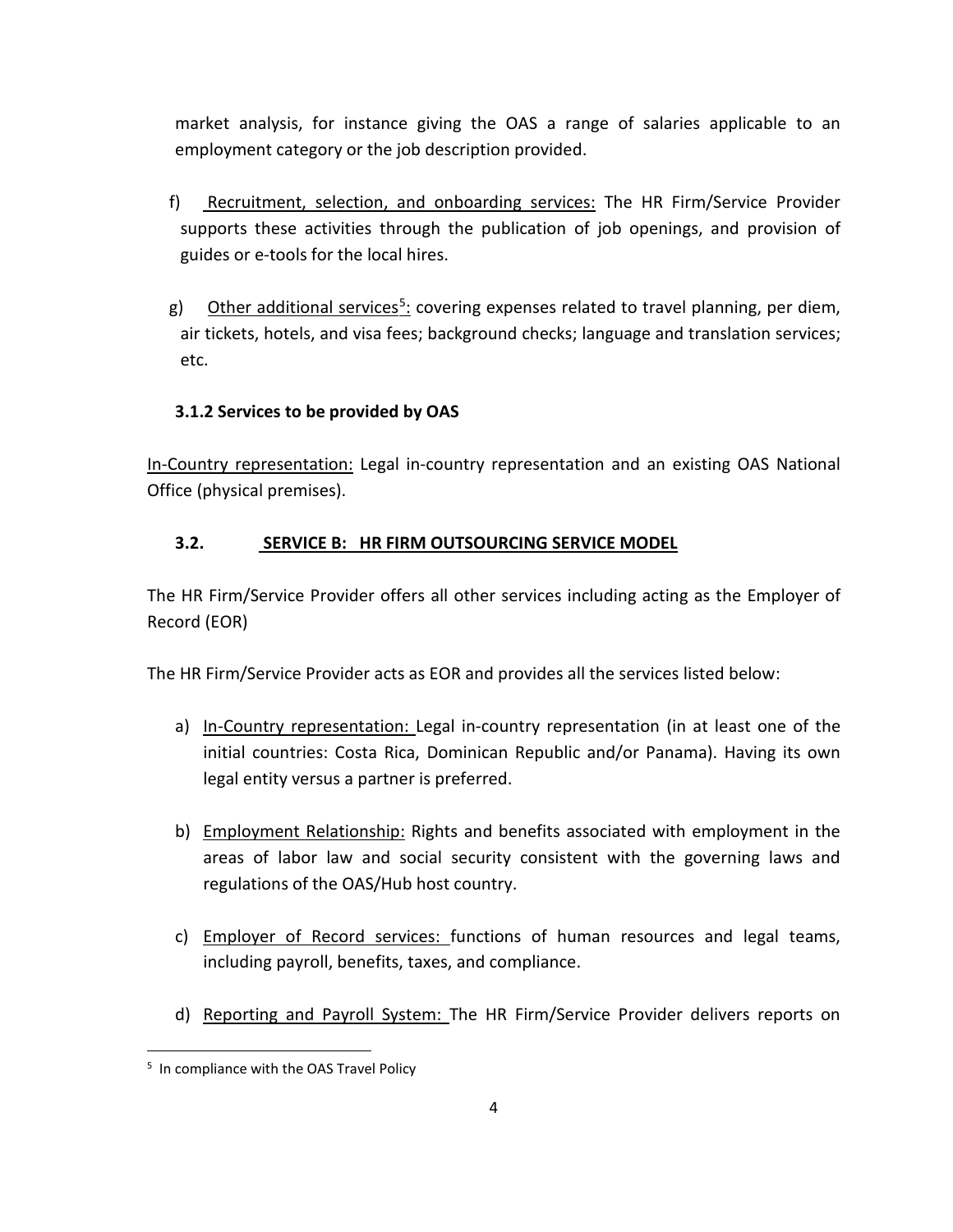payroll and benefits processed (bonuses, vacations, etc.)

- i. The provider's software allows the OAS to establish a single organizational account that also has the option to create sub-accounts.
- ii. Whether the payroll report/invoice (sent to the OAS in advance of the transfer of funds) offers a detailed breakdown of the amounts owed by sub-organization.
- iii. Whether individual sub-organizations would need to establish separate payrolls with the HR Firm/Service Provider and maintain a separate account.
- e) Automated Personnel Management System: HR Firm/ Service Provider offers software applications to manage personnel, i.e., vacations, attendance, sick leave.

### *The above services are required. The following services should be priced separately since OAS may choose not to use them.*

- f) Salary Information: the HR Firm/Service Provider offers salary information based on market analysis, for instance giving the OAS a range of salaries applicable to an employment category or job description provided.
- g) Recruitment, selection, and onboarding services: the HR Firm/Service Provider supports these activities through the publication of job openings, and provision of guides or e-tools for the local hires.
- h) Other additional services<sup>6</sup>: covering expenses related to travel planning, per diem, air tickets, hotels, and visa fees; background checks; language and translation services; etc.

### **4. Quality Assurance and Reporting**

- **4.1** The HR Firm/Service Provider is responsible for all aspects of quality assurance and quality control for the services provided and will design and implement an appropriate quality assurance and control program.
- **4.2** In addition to the HR Firm's/Service Provider's quality assurance program, the Provider

<span id="page-4-0"></span><sup>&</sup>lt;sup>6</sup> In compliance with the OAS Travel Policy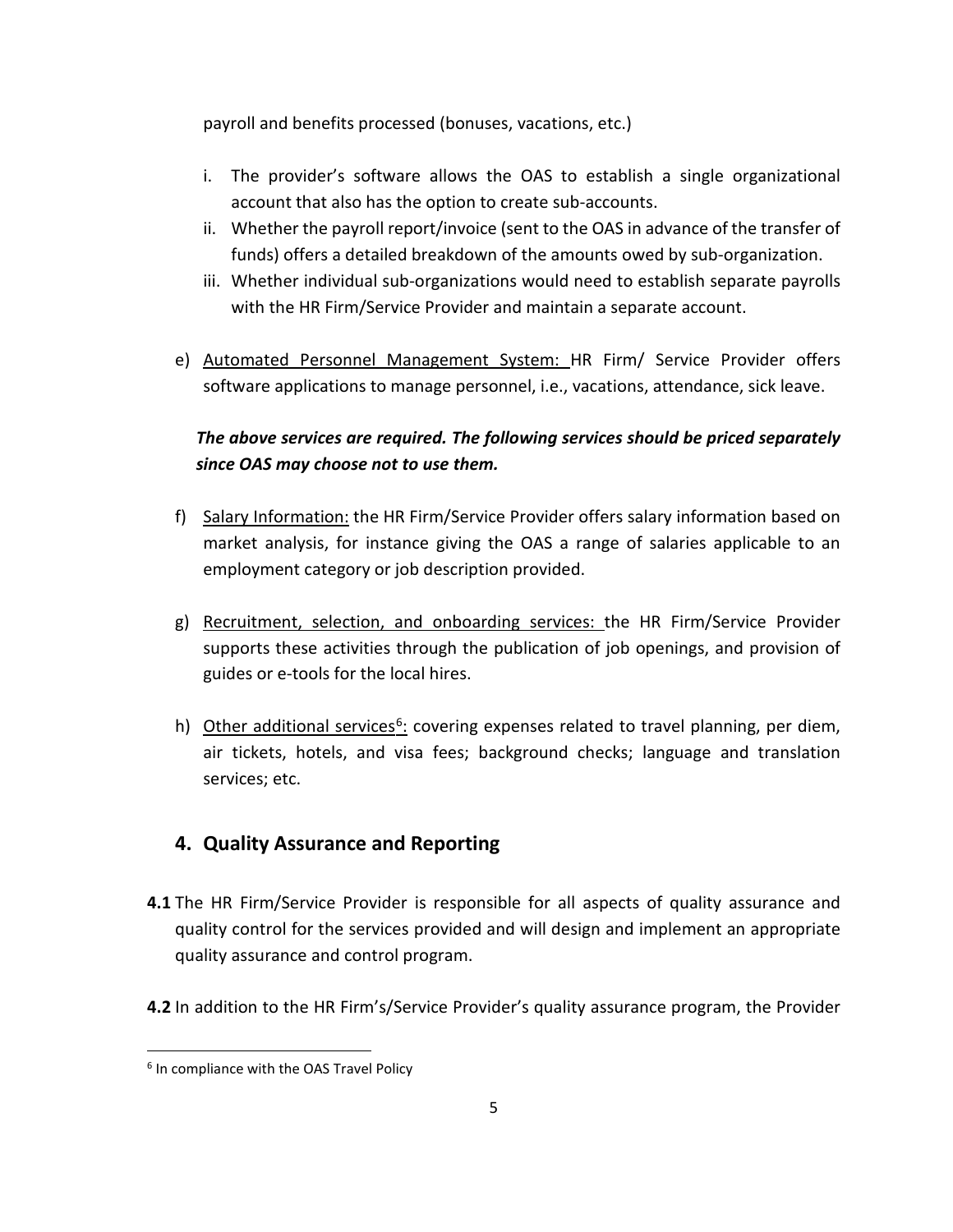agrees, at a minimum to: (a) meet monthly with the GS/OAS Project Manager (PM) to review performance and ensure that it is consistent with the Contract Documents; (b) prepare a report of any remedial action required, and (c) attend quarterly contract review meetings attended by representatives of both GS/OAS and HR Firm/Service Provider Management.

#### **5. Transition service obligations**

- **5.1** The HR Firm/Service Provider shall cooperatively work with the GS/OAS to assist with a seamless transition, by providing the following assistance:
	- i. Release and transition of all relevant records and related documents and/or data, hardcopy, and electronic versions, to the GS/OAS or its designated contractor within 30 days from the date of receipt of the request.
	- ii. Release of any equipment, tools, and/or resources operated by the HR Firm/ Service Provider, but owned by the GS/OAS within 30 days from the date of receipt of the request: and
	- iii. Provide any other relevant information and communication (verbal or otherwise) to the GS/OAS that may impact the successful performance of work.
- **5.2** The HR Firm/Service Provider will use its best efforts to cooperate with any successor company to assure the GS/OAS is provided continued and uninterrupted service during the Transition Service Period.
- **5.3** The Service Provider will not reassign dedicated management personnel during the Transition Service Period without consent from the GS/OAS and such consent will not unreasonably be withheld by the GS/OAS.
- **5.4** At the prescribed time, before the completion of the Contract, the HR Firm/Service Provider shall participate in a scheduled meeting(s) with the GS/OAS and its designated incoming contractor to communicate any outstanding matters and to identify any actions and/or data that will be transitioned as required. This shall occur before the signoff or transition of any materials.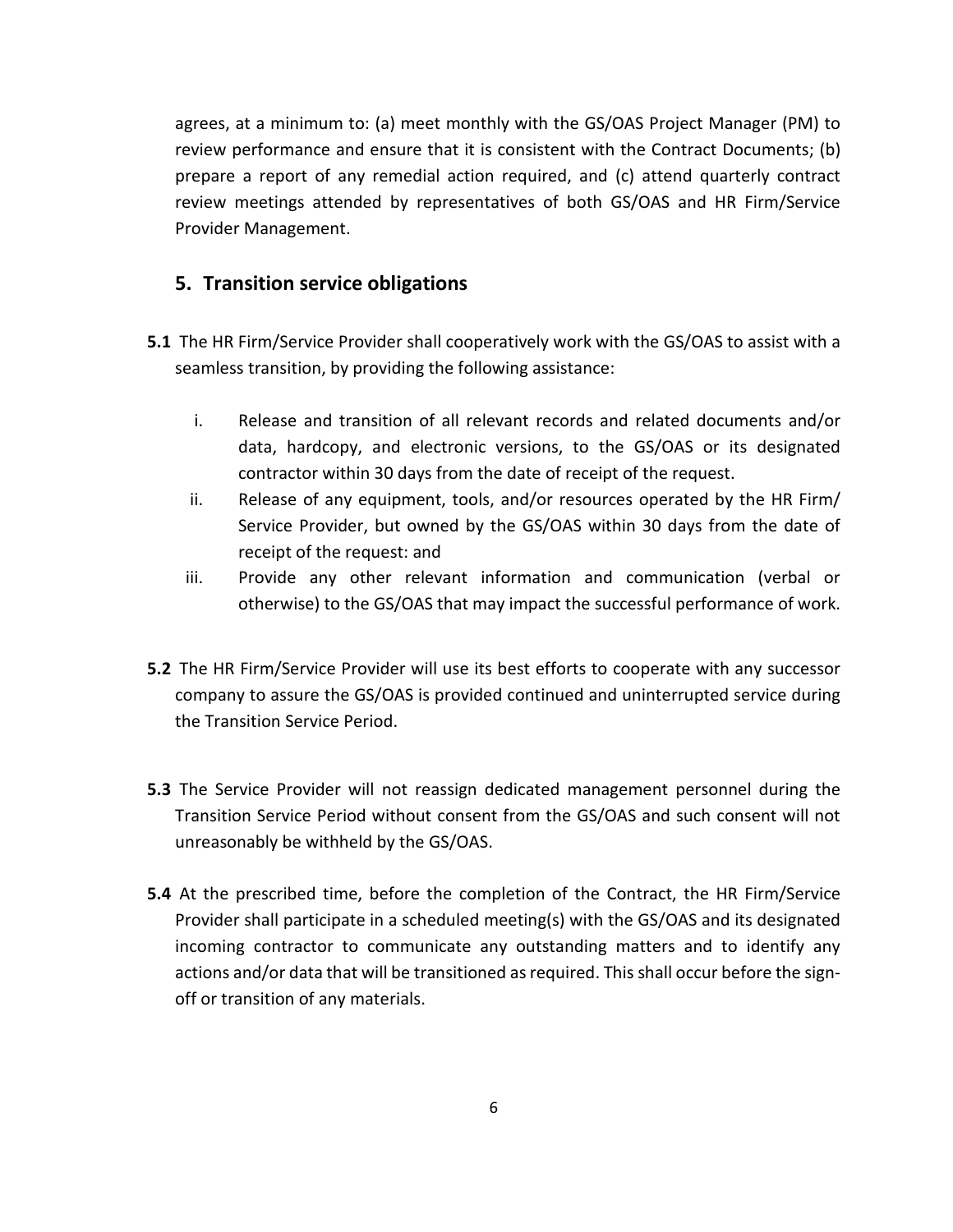- **5.5** Under no circumstance shall the HR Firm/Service Provider withhold information that is vital to the successful transition of the services to the GS/OAS and/or the incoming contractor.
- **5.6** Final invoices may be subject to being withheld until all transition services are completed to the satisfaction of the GS/OAS.
- **5.7** The entire phase-out period shall be 60 days (about 2 months), after which, the HR Firm/Service Provider shall surrender any other required GS/OAS data/documents or equipment to the GS/OAS PM for coordination.

### **6. Invoicing and Payment**

- **6.1** Payment shall be made to the HR Firm/Service Provider through its designated bank account. Payments are made at the beginning of the month following the billing period.
- **6.2** Each electronic invoice shall contain such data as the GS/OAS may require for processing Orders. If all required information is not received, it shall be the responsibility of the HR Firm/Service Provider to correct the billing information and resubmit the bill. Until GS/OAS receives complete electronic billing, GS/OAS shall not be required to make payment.
	- **6.3** Invoice details (electronic and paper) must include:
		- **6.3.1** OAS Purchase Order numbers,
		- **6.3.2** Invoice numbers, and
		- **6.3.3** Amounts due.

# **7. GS/OAS Name/Logo**

**7.1** The HR Firm/Service Provider may not use the GS/OAS' name and/or logo in any manner other than below without first obtaining written permission from the GS/OAS Director of the Department of Procurement and Management Oversight (DPMO).